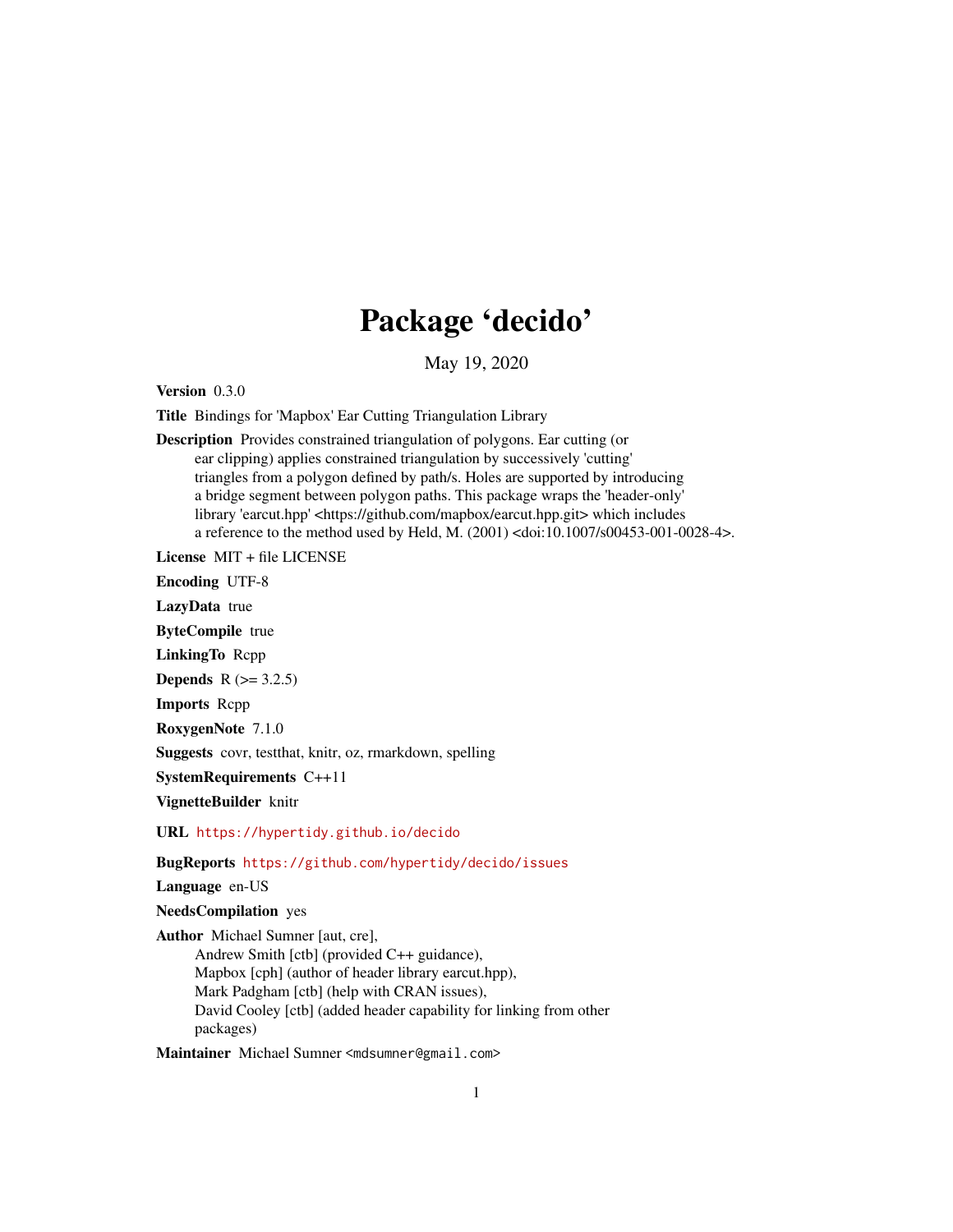<span id="page-1-0"></span>Repository CRAN Date/Publication 2020-05-19 13:50:06 UTC

### R topics documented:

| $plot\_ears \ldots \ldots \ldots \ldots \ldots \ldots \ldots \ldots \ldots \ldots \ldots \ldots \ldots$ |  |  |  |  |  |  |  |  |  |  |  |  |  |  |  |  |
|---------------------------------------------------------------------------------------------------------|--|--|--|--|--|--|--|--|--|--|--|--|--|--|--|--|
|                                                                                                         |  |  |  |  |  |  |  |  |  |  |  |  |  |  |  |  |

#### **Index** [5](#page-4-0). The second state of the second state of the second state of the second state of the second state of the second state of the second state of the second state of the second state of the second state of the second

<span id="page-1-1"></span>

earcut *Constrained polygon triangulation*

#### Description

Produce a triangulation index into x,y coordinates of a polygon that may include holes. Holes are specified by input argument holes which marks the starting index of each hole, if any.

#### Usage

```
earcut(xy, holes = 0, ...)
## Default S3 method:
\text{earcut}(xy, \text{ holes} = \emptyset \mathsf{L}, \ldots)
```
#### Arguments

| <b>XV</b> | xy-coordinates, either a list, matrix, or data frame                              |
|-----------|-----------------------------------------------------------------------------------|
| holes     | index of starting position of each hole in x,y, leave set to $\theta$ if no holes |
| .         | unused                                                                            |

#### Details

Triangles are returned in counter-clockwise orientation, a common convention that ascribes a positive area to the triangle. (Orientation may be collinear or numerically ambiguous and so may be undetermined).

Ear cutting (or ear clipping) applies constrained triangulation by successively 'cutting' triangles from a polygon defined by path/s. Holes are supported, the earcut library works with single-islandwith-holes polygons, analogous to the POLYGON type in simple features.

To understand the specification of holes, see the examples with comment starting "1) Notice how the hole begins ..." in relation to the example code.

#### Value

integer vector of triangle index, in sets of three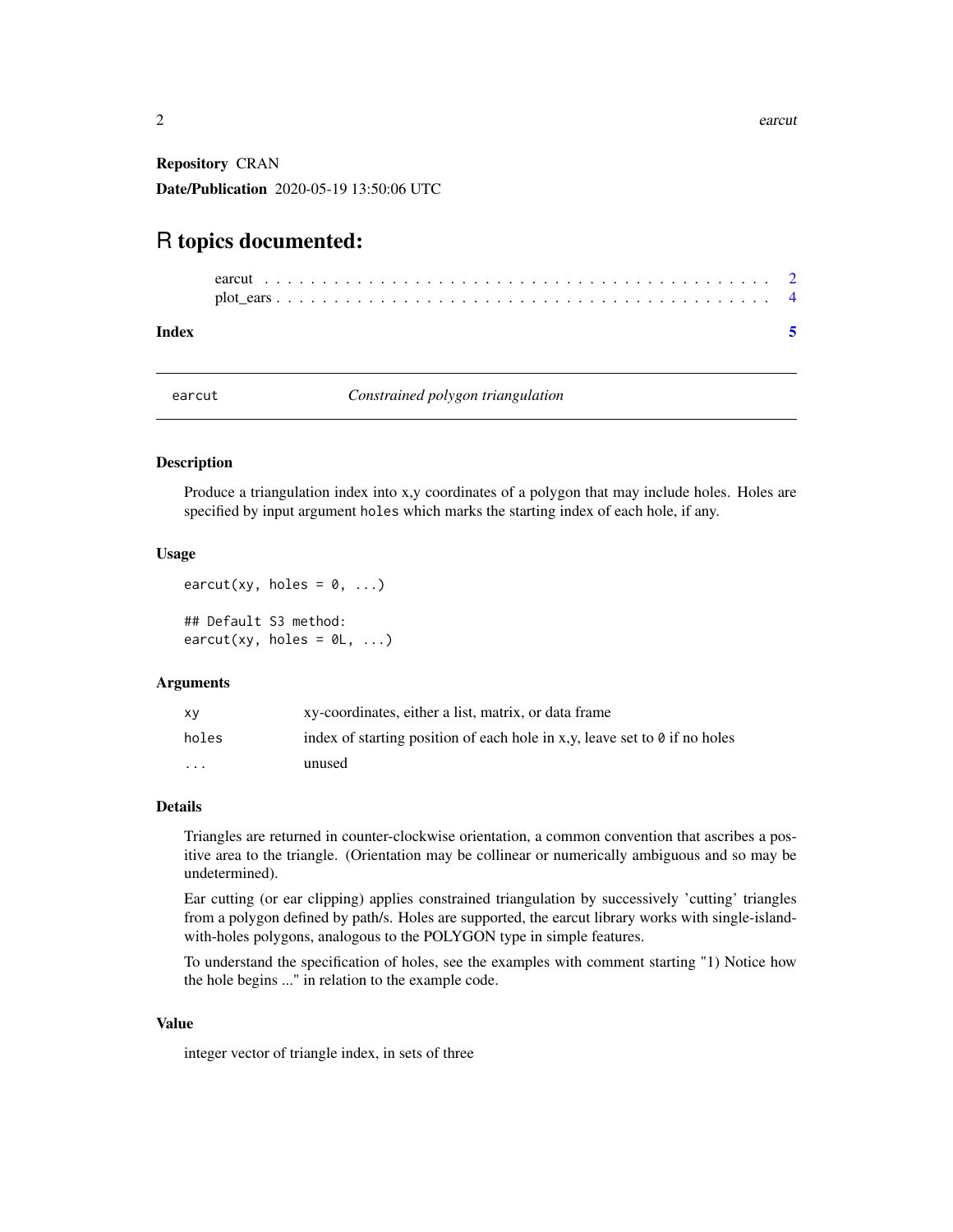#### earcut 3

#### See Also

plot\_ears

#### Examples

```
## single ring polygon
x <- c(0, 0, 0.75, 1, 0.5, 0.8, 0.69)
y <- c(0, 1, 1, 0.8, 0.7, 0.6, 0)
(ind \leq \text{earcut}(\text{cbind}(x, y)))plot_ears(cbind(x, y), ind)
## polygon with a hole
x <- c(0, 0, 0.75, 1, 0.5, 0.8, 0.69,
     0.2, 0.5, 0.5, 0.3, 0.2)
y <- c(0, 1, 1, 0.8, 0.7, 0.6, 0,
     0.2, 0.2, 0.4, 0.6, 0.4)
ind \leq earcut(cbind(x, y), holes = 8)
plot_ears(cbind(x, y), ind)
## 1) Notice how the hole begins at index 8,
## hence holes = 8 above, and holes = c(8, 13) below
plot\_ears(cbind(x, y), ind, col = "grey", border = NA)text(x, y, labels = seq_along(x), pos = 2)## add another hole
x <- c(0, 0, 0.75, 1, 0.5, 0.8, 0.69,
     0.2, 0.5, 0.5, 0.3, 0.2,
      0.15, 0.23, 0.2)
y <- c(0, 1, 1, 0.8, 0.7, 0.6, 0,
     0.2, 0.2, 0.4, 0.6, 0.4,
      0.65, 0.65, 0.81)
ind \leq earcut(cbind(x, y), holes = c(8, 13))
plot\_ears(cbind(x, y), ind, col = "grey")# simpler shape with more than one hole
# the two inside holes are open to each other
# (so we can use the same data for one hole or two)
x \leq -c(0, 0, 1, 1)0.4, 0.2, 0.2, 0.4,
       0.6, 0.8, 0.8, 0.6
)
y \leq -c(0, 1, 1, 0,0.2, 0.2, 0.4, 0.4,
       0.6, 0.6, 0.4, 0.4
\lambdaind \leq decido::earcut(cbind(x, y), holes = c(5, 9))
plot\_ears(cbind(x, y), ind, col = "grey")plot\_holes(cbind(x, y), holes = c(5, 9), col = "grey")ind \leq decido::earcut(cbind(x, y), holes = 5)
plot\_ears(cbind(x, y), ind, col = "grey")plot\_holes(cbind(x, y), holes = 5, col = "grey")
```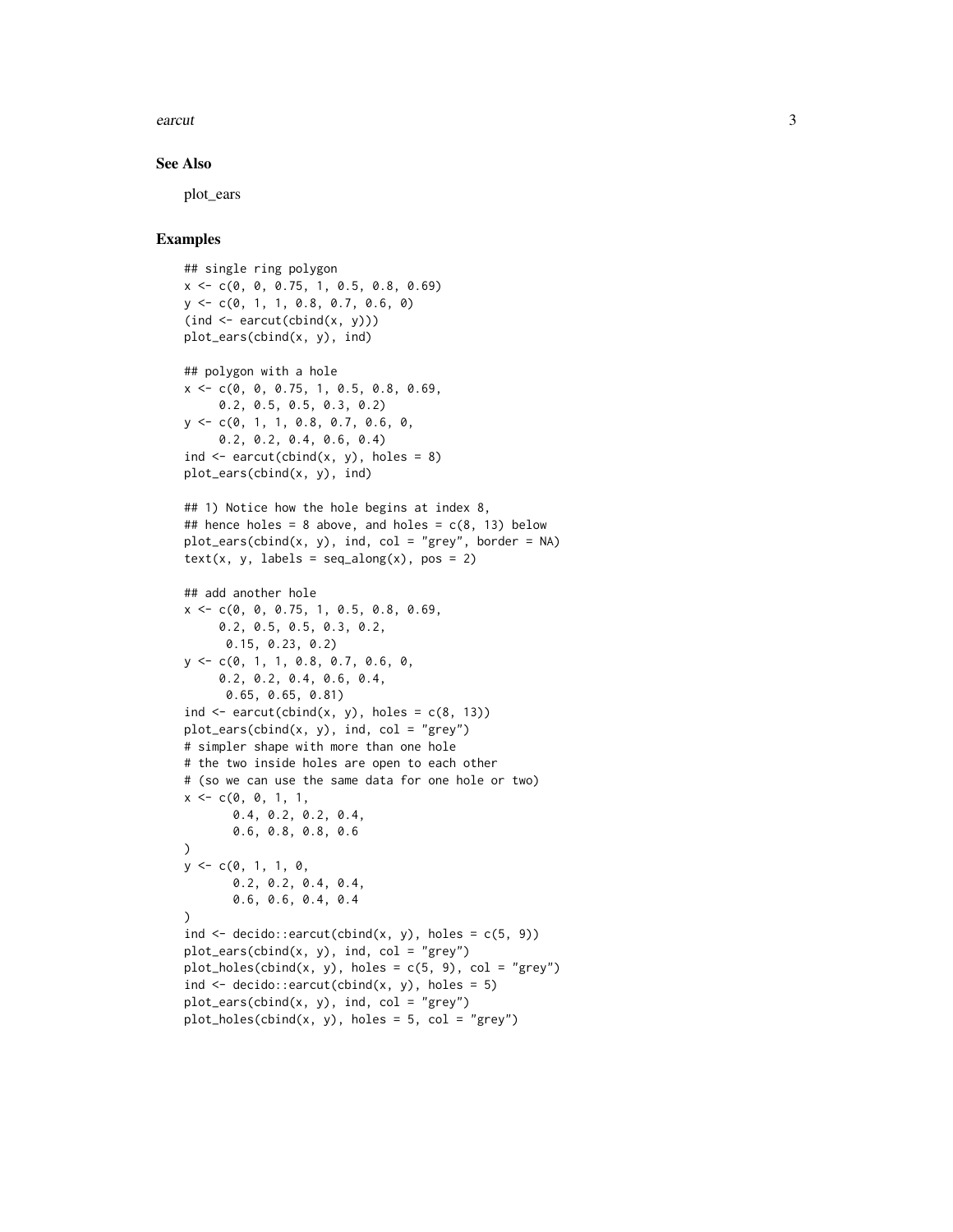<span id="page-3-1"></span><span id="page-3-0"></span>

#### <span id="page-3-2"></span>Description

Plot the triangles produced by [earcut,](#page-1-1) or plot the polygon paths using the same interface as earcut uses. This allows for easy comparison and checking of what the results should be.

#### Usage

```
plot\_ears(xy, idx, add = FALSE, ...)plot\_holes(xy, holes = 0, add = FALSE, ...)
```
#### Arguments

| хy       | xy-coordinates, either a list, matrix, or data frame |
|----------|------------------------------------------------------|
| idx      | index of triangles                                   |
| add      | add to current plot, or create a new                 |
| $\cdots$ | arguments to polypath                                |
| holes    | index of starting position of holes (see earcut)     |

#### Details

For both functions the first input is a matrix of x,y coordinates.

For [plot\\_ears](#page-3-1) the second input is the index output of earcut. The index is treated in sets of 3 values, with individual calls to [polypath](#page-0-0) to draw a polygon for each triangle.

For [plot\\_holes](#page-3-2) the second input is the holes argument that would be used for earcut. This is used to split the coordinates at these positions, inserting NA values as per the mechanism used by [graphics::polypath](#page-0-0) to break coordinates into separate polygon rings. (There's no winding rule here plot\_rules is hard-coded to always use the evenodd rule, so that winding order may be ignored).

#### See Also

earcut

#### Examples

## after ?polypath  $x \le - \text{cbind}(c(.1, .1, .9, .9, .2, .2, .8, .8))$  $c(.1, .9, .9, .1, .2, .8, .8, .2))$  $plot\_holes(x, holes = 5, col = "grey")$